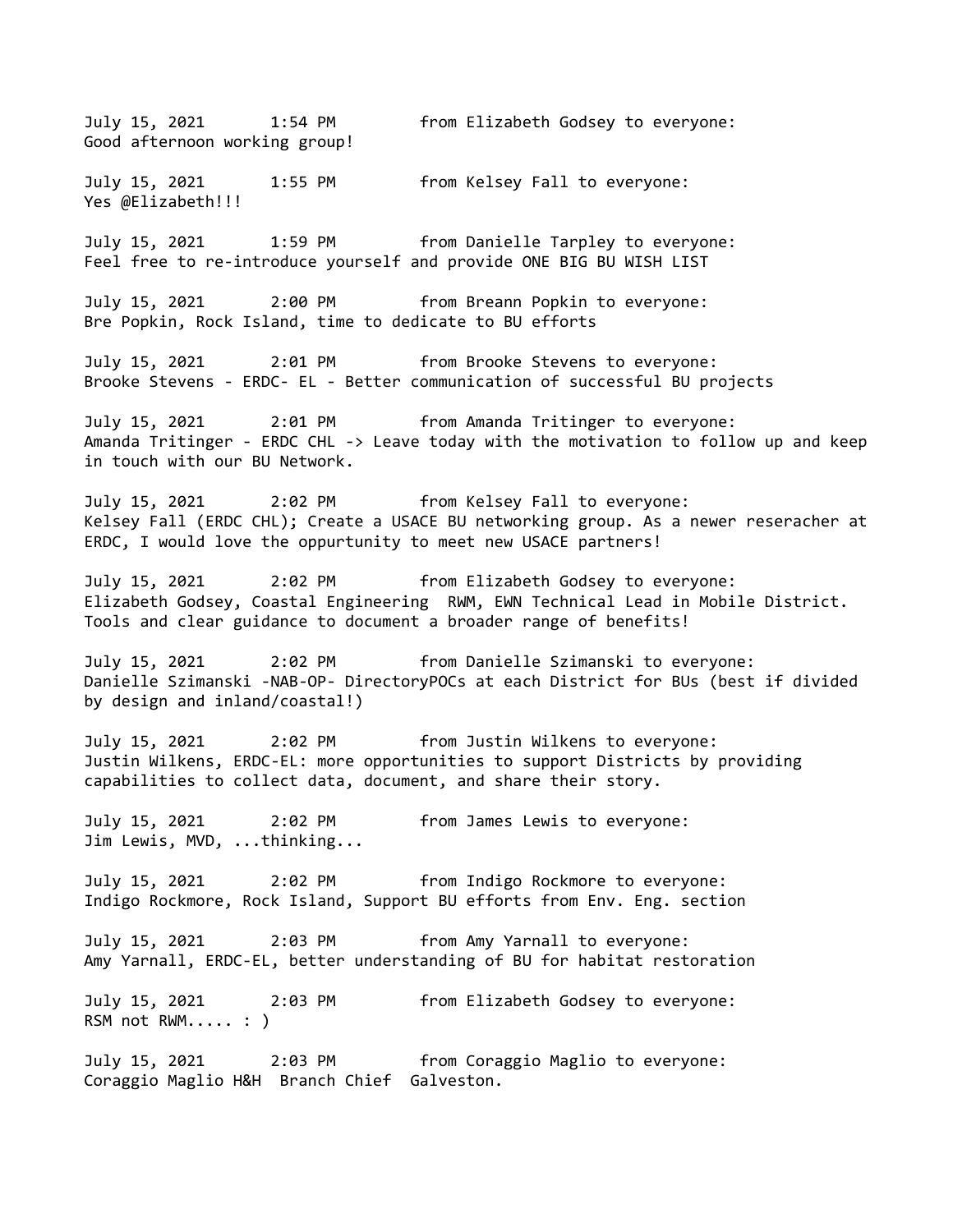July 15, 2021 2:03 PM from Jeff Corbino CEMVN to everyone: Corbino from New Orleans. I wish I could bring Dr. Bridges on an airboat ride through West Bay. July 15, 2021 2:04 PM from Julie Beagle to everyone: Julie Beagle, San Francisco District - guidance on more types of BU---for example, reuse of dredged sand for estuarine beach creation for SLR adaptation. Connections to others who are piloting BU projects! July 15, 2021 2:05 PM from Jacob Berkowitz to everyone: Jacob Berkowitz - ERDC, EL - soil nerd and team lead for wetlands research. July 15, 2021 2:05 PM from Coraggio Maglio to everyone: 1. In-line seperation of sands versus fines. Thus spliting sand to the shorelines and mud on marsh platfroms July 15, 2021 2:05 PM from Margaret Kurth to everyone: Margaret Kurth, ERDC-EL: virtual tours of BU sites and timelapses of site evolution (a la White Salmon River dam removal timelapse) July 15, 2021 2:05 PM from Benjamin Emery to everyone: Ben Emery - ERDC CHL - Innovative Inland System BU July 15, 2021 2:06 PM from Heather Schlosser to everyone: Heather Schlosser, SPD - looking at ways to increase BU within SPD (specifically SPN) July 15, 2021 2:06 PM from Jacob Berkowitz to everyone: BU wishlist - early engagement with District partners and other stakholders! July 15, 2021 2:07 PM from Coraggio Maglio to everyone: 2. Temporary reuable containment for inwater placement to allow for consolidation and recruitment July 15, 2021 2:08 PM from Elizabeth Godsey to everyone: USACE owned smaller dredge for use on BU projects! July 15, 2021 2:11 PM from Amanda Tritinger (privately): HI Courtney! I am thinking cameras off after todds talk? No one has them on anyway, so it should be fine. July 15, 2021 2:12 PM to Amanda Tritinger (privately): Hey! Sounds good. July 15, 2021 2:15 PM from Amanda Tritinger (privately): Thanks! July 15, 2021 2:28 PM from Danielle Tarpley to everyone: Guided Discussion - Danielle Szimanski and Julie Rosati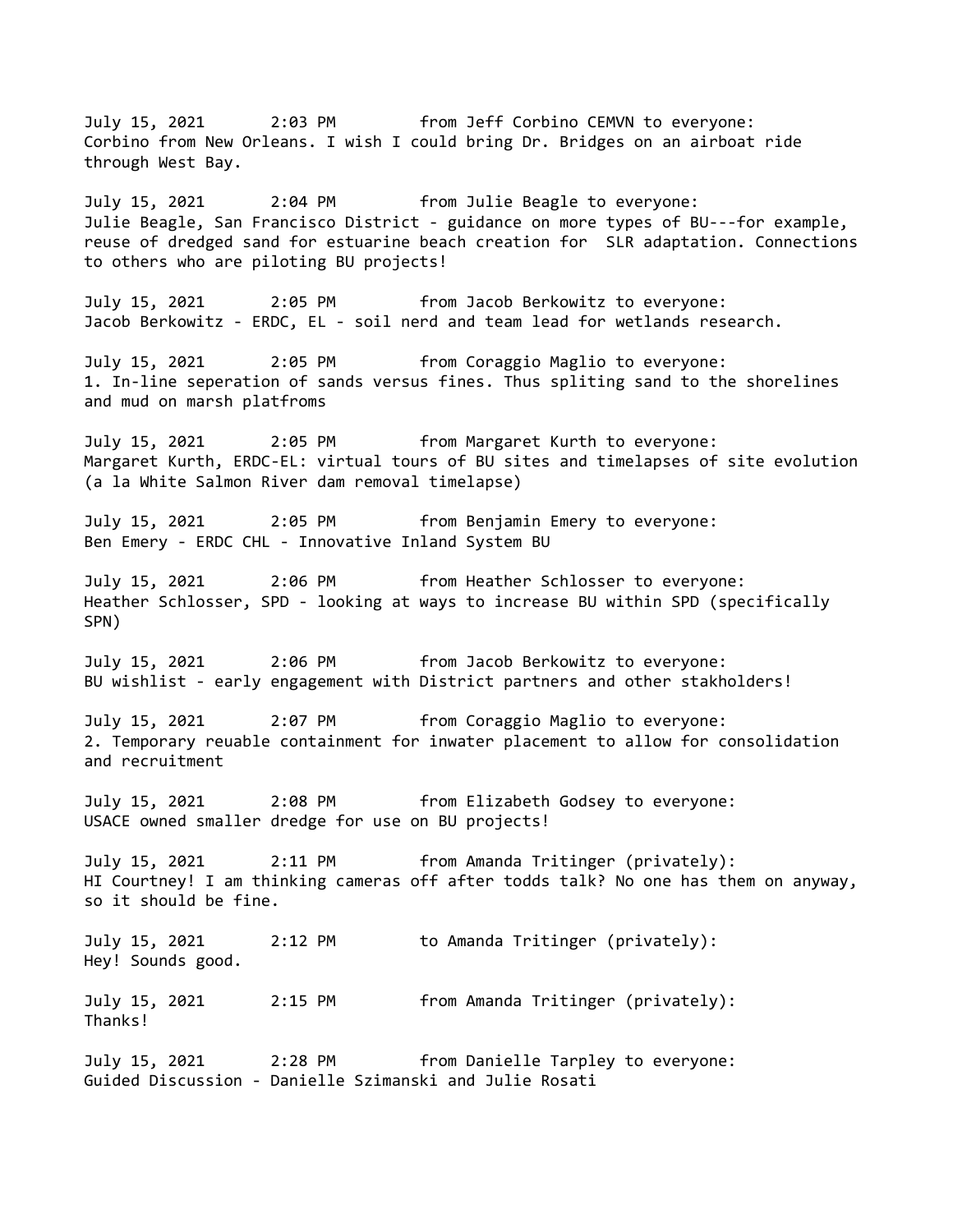July 15, 2021 2:29 PM from Amanda Tritinger (privately): Your call on cameras off July 15, 2021 2:29 PM from Amanda Tritinger (privately): since its just julie July 15, 2021 2:29 PM from Amanda Tritinger (privately): i think we are fine July 15, 2021 2:30 PM to Amanda Tritinger (privately): Since Julie had it on i just left it a min for people to see her. off for now. July 15, 2021 2:30 PM from Amanda Tritinger (privately): Yeah, looks clean this way July 15, 2021 2:30 PM from Amanda Tritinger (privately): nice transition July 15, 2021 2:31 PM to Amanda Tritinger (privately): happy to turn it back on towards the end or whenever you'd like. July 15, 2021 2:31 PM from Amanda Tritinger (privately): YOU ARE A PRO July 15, 2021 2:31 PM from Amanda Tritinger (privately): I think off is good now. Let's turn them back on at the award; 1545. July 15, 2021 2:32 PM to Amanda Tritinger (privately): ha, they'vre really improved the platform the last year or so. I'm thankfull, it used to require a lot more. The award will be exciting! fun ideal July 15, 2021 2:35 PM from Coraggio Maglio to everyone: Fear of unintended impacts July 15, 2021 2:35 PM from Amanda Tritinger (privately): Hey yeah, I am excited for it! Very happy we could help create that... hopefully they'll be 2nd and 3rd and nth annual BU awards to come! July 15, 2021 2:36 PM from chuck Theiling to everyone: partnerships with aggregate users could help. logistics is challenging July 15, 2021 2:37 PM from Ashleigh Fountain to everyone: straying from the historical/prior placement locations (upland DMMAs, etc) that are already permitted and ready to go July 15, 2021 2:38 PM from Todd Bridges to everyone: We need the USACE, as a organization, to commit to a BU goal. July 15, 2021 2:38 PM from Breann Popkin to everyone: timeliess of planning documents inorder to align with dredging needs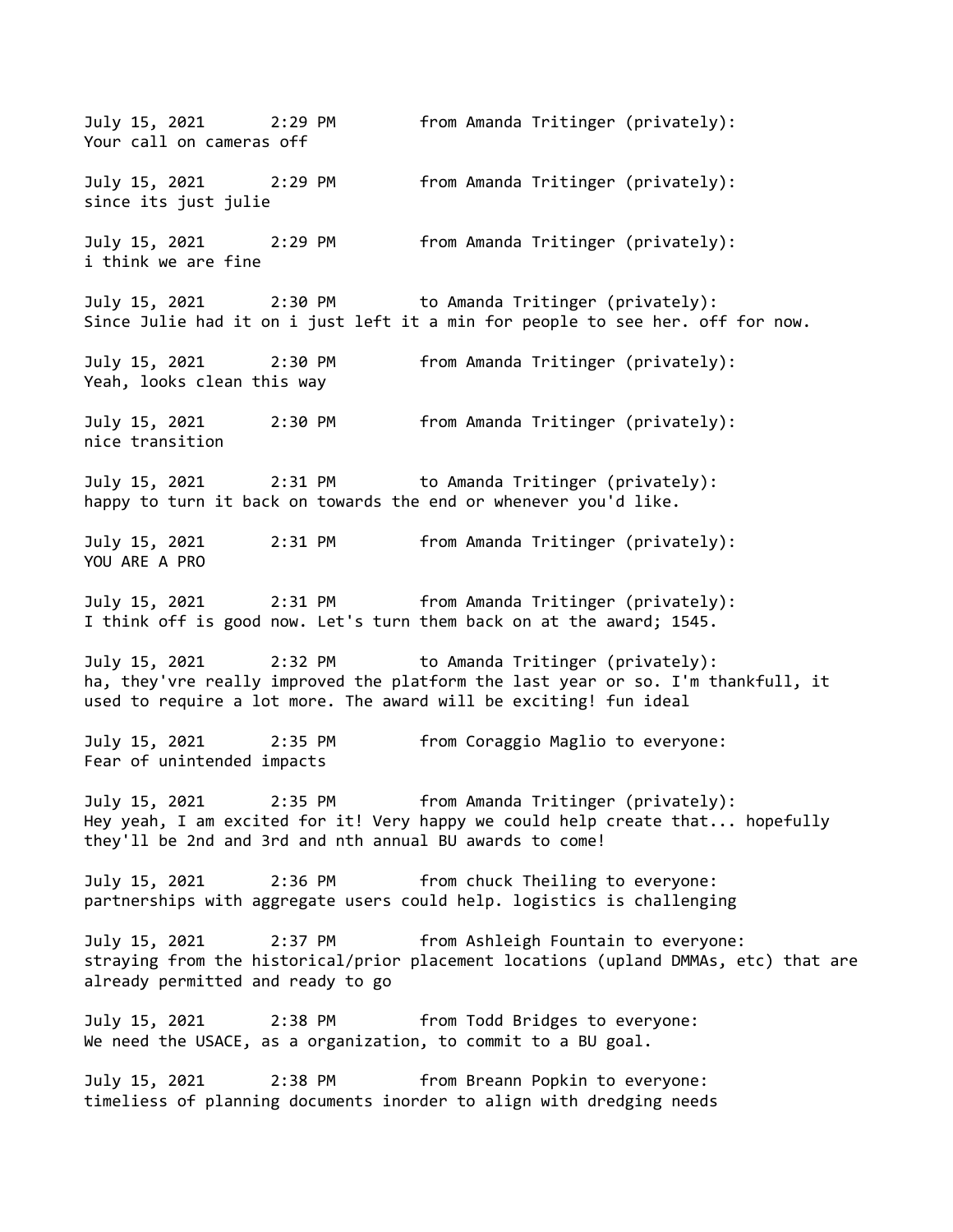July 15, 2021 2:38 PM from James Lewis to everyone: I think the cost is a major hold-up. July 15, 2021 2:39 PM from Elizabeth Godsey to everyone: We are finding that when we are the material donor and the resource agencies are the owners of the restoration project we move things forward on scales never seen before. July 15, 2021 2:39 PM from Ashleigh Fountain to everyone: @ James Lewis. Agreed, getting a new site permited is a hold-up as well. July 15, 2021 2:40 PM from Julie Beagle to everyone: +1 to Ashleigh's comment. Also, cost and the federal standard (who pays the incremental cost- and is that the right question). Committment by Districts to look for and plan for reuse opportunities (even it if costs more in the short term) July 15, 2021 2:40 PM from Heather Schlosser to everyone: 1. Federal Standard - BU sites may be considered an incremental cost. Opportunity - Section 125 to help redefine Federal Standard (perhaps). July 15, 2021 2:41 PM from chuck Theiling to everyone: stuxk on mute.. July 15, 2021 2:42 PM from chuck Theiling to everyone: same thing on Port Everglades. July 15, 2021 2:42 PM from Elizabeth Godsey to everyone: Things that I have see hold us back are logistics on dredging and the restoration site needs and getting internal agreements executed in timeframes that allow work to move forward with willing partners. July 15, 2021 2:43 PM from chuck Theiling to everyone: Bre is right on! July 15, 2021 2:43 PM from Heather Schlosser to everyone: 2. Challenges with contracting "allowing" specific placement sites to be used as a requirement. July 15, 2021 2:44 PM from Jessica Podoski to everyone: Timelines - O&M projects are on a set schedule, extra planning for BU (additional testing and env requirements) takes more time than offshore disposal and PM and Division level don't want to risk delays in execution July 15, 2021 2:46 PM from Ashleigh Fountain to everyone: ^^yes, exactly, Jessica July 15, 2021 2:48 PM from Alison Anderson to everyone: Site selection and methodologies of building habitats in the river and communicating risk/uncertainty with partners so they are comfortable aggreeing to projects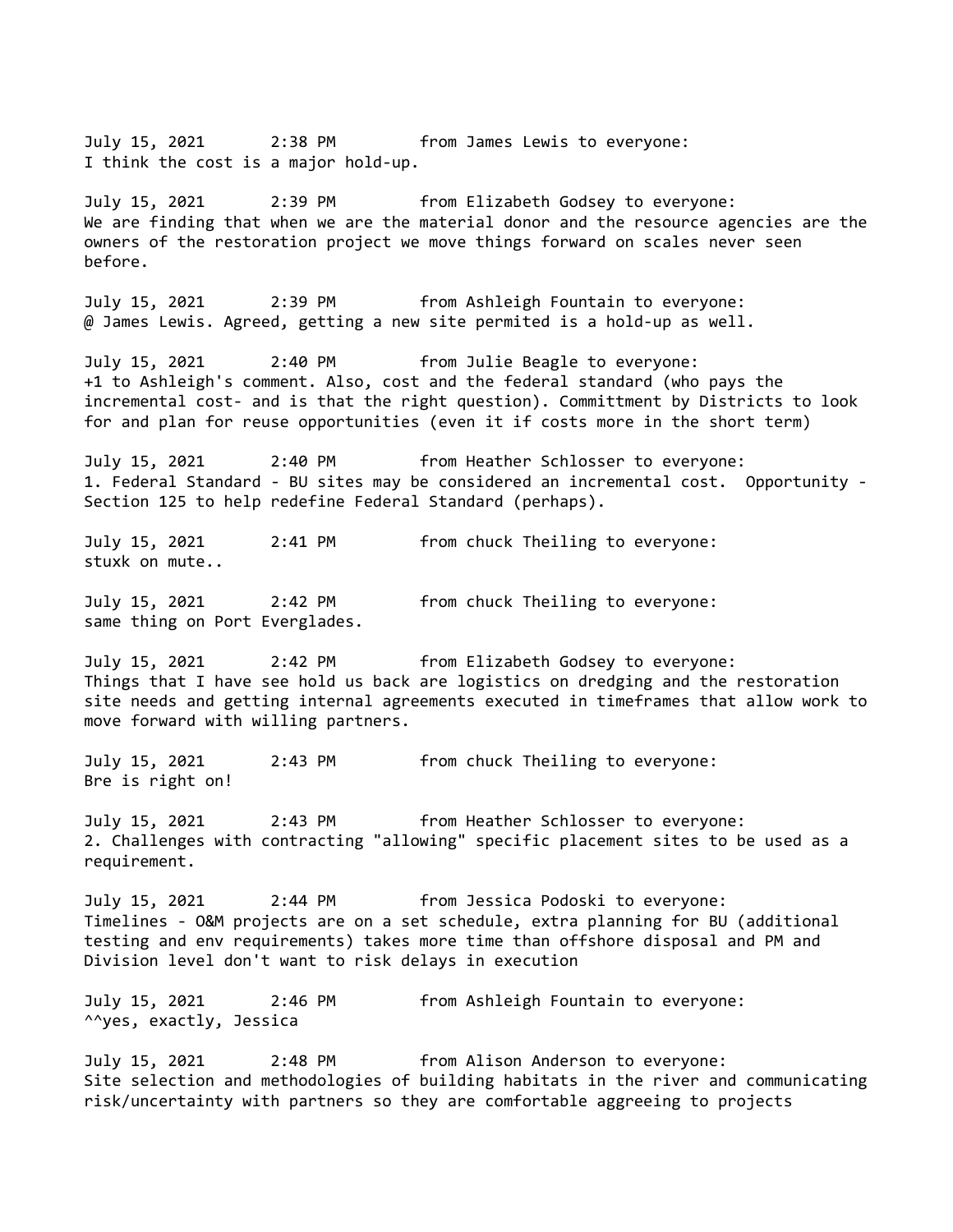July 15, 2021 2:49 PM from Elizabeth Godsey to everyone: Ducks in a row! I like it and agree it can be an issue. July 15, 2021 2:51 PM from Elizabeth Godsey to everyone: I also see the limitation in the industry and us in lining up the equipment needs for BU construction as we are focused on the needs of the channel dredging. July 15, 2021 2:52 PM from Elizabeth Godsey to everyone: I agree we look at the short term cost and benefits when making decisions and not the long term benefits..... July 15, 2021 2:55 PM from chuck Theiling to everyone: Bre and I are coordinating with an July 15, 2021 2:55 PM from chuck Theiling to everyone: local sand dealer to get sand fromnout contact dredger. take it to their pit at their cost July 15, 2021 2:56 PM from Elizabeth Godsey to everyone: If they do not have a DMMP then I hear it is the last decision document. July 15, 2021 2:59 PM from chuck Theiling to everyone: operations maintenance dredging isn't required to document benefits?? July 15, 2021 3:01 PM from Todd Bridges to everyone: @Jacob B Yes! on an efficient valuation/monitoring framework. July 15, 2021 3:02 PM from Todd Bridges to everyone: @Danielle, yes, but "build, walk away and forget about it" is not smart or sustainable practice in 2021 and beyond. July 15, 2021 3:04 PM from Breann Popkin to everyone: MVR and MVP has stood up a Beneficial Use Work Group July 15, 2021 3:05 PM from Breann Popkin to everyone: state and federal partners, NGOs, and hopefully in the future industry and contractors July 15, 2021 3:06 PM from James Lewis to everyone: Agree about effectiveness of short videos aimed at non-technical audience. July 15, 2021 3:06 PM from Brandon Boyd to everyone: it's about ~10k for a ver well done video and graphics from ITL team. peanuts July 15, 2021 3:09 PM from Brandon Boyd to everyone: \*field video July 15, 2021 3:10 PM from Brandon Boyd to everyone: I think we need to focus on the performance metrics and less the visuals a la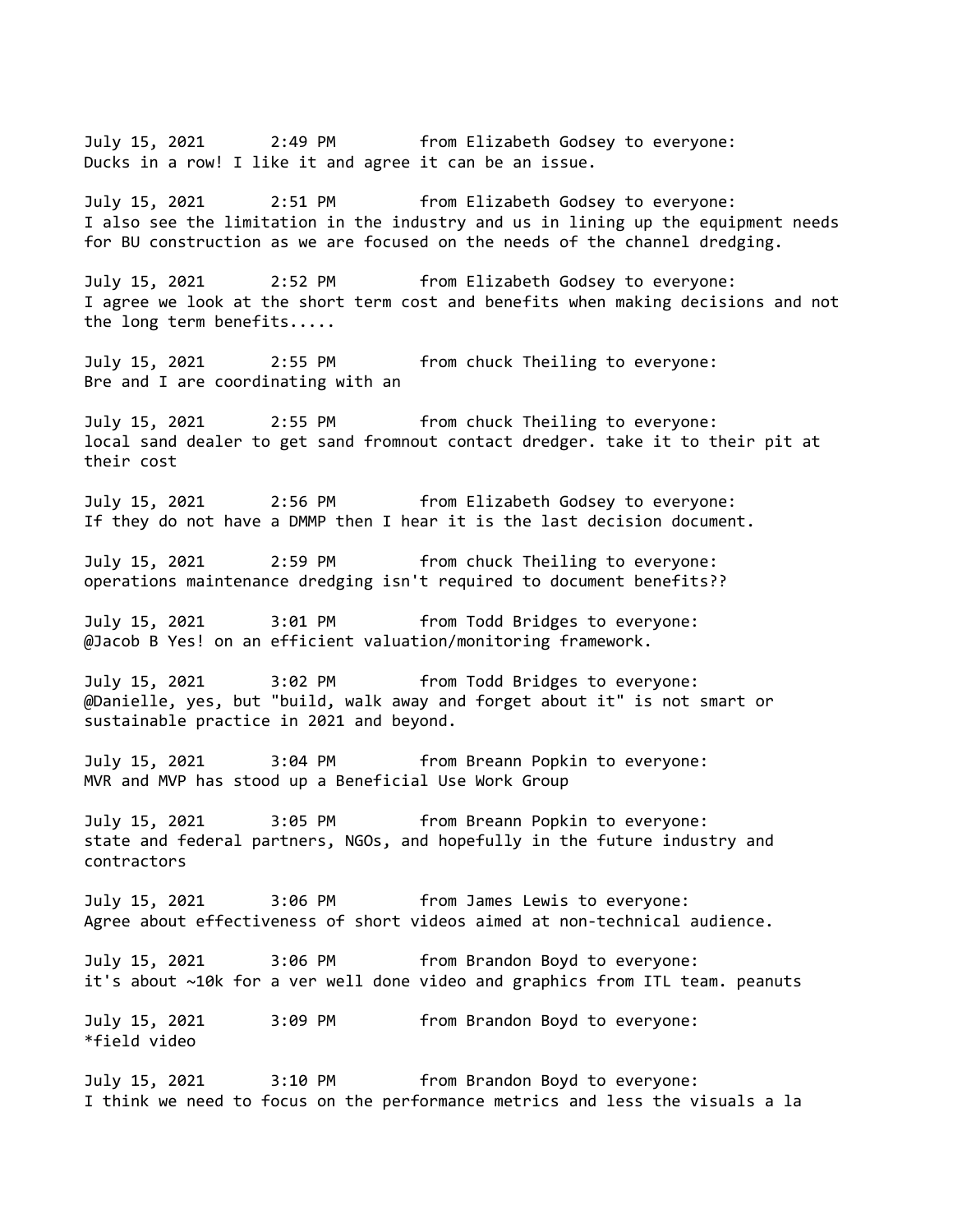jacob's comment

July 15, 2021 3:10 PM from David Moore to everyone: I have to drop off for another call. Apprently its a heavy lift for no brainer appplication of clean material what do we need to do to move the needle for chemically challenged material. July 15, 2021 3:12 PM from chuck Theiling to everyone: its the lawyers as usual.... July 15, 2021 3:12 PM from Elizabeth Godsey to everyone: I agree with Jessica! Lack of flexibility internal is where I find some of our biggest struggles. July 15, 2021 3:12 PM from Alison Anderson to everyone: Concur with Jessica! July 15, 2021 3:13 PM from Todd Bridges to everyone: "We have met the enemy and he is us" Pogo LOL July 15, 2021 3:15 PM from Julie Rosati to everyone: Action Item: Gen LTG Spellmon to create a wallet-side CORE (Corps) VALUE: Just Do BU in Corps July 15, 2021 3:17 PM from Jessica Podoski to everyone: ^ I like that Julie July 15, 2021 3:17 PM from Elizabeth Godsey to everyone: It got to be more then a broad statement. We have to change a culture and lay the ground work so that each time we do it there is not a new internal obstacle to overcome. July 15, 2021 3:20 PM from Amanda Tritinger to everyone: \* 15 min! Take it away, Julie! July 15, 2021 3:20 PM from Amanda Tritinger to everyone: Talk tech till 1535 :) July 15, 2021 3:21 PM from Alison Anderson to everyone: Inventory of regional resources used for BU? July 15, 2021 3:21 PM from Julie Beagle to everyone: YES. On the west coast we need more pumpashore options. We are trying to think about minimizing double handling of material to keep costs down. Also, in a shallow bay, we need a scow that can get closer to shore. July 15, 2021 3:22 PM from Todd Bridges to everyone: I think we need to have a serious discussion with the dredging industry about innovation. I would propose that there has not been substantive innovation in the dredging industry in more than a 100 years. Just making a dredge bigger is NOT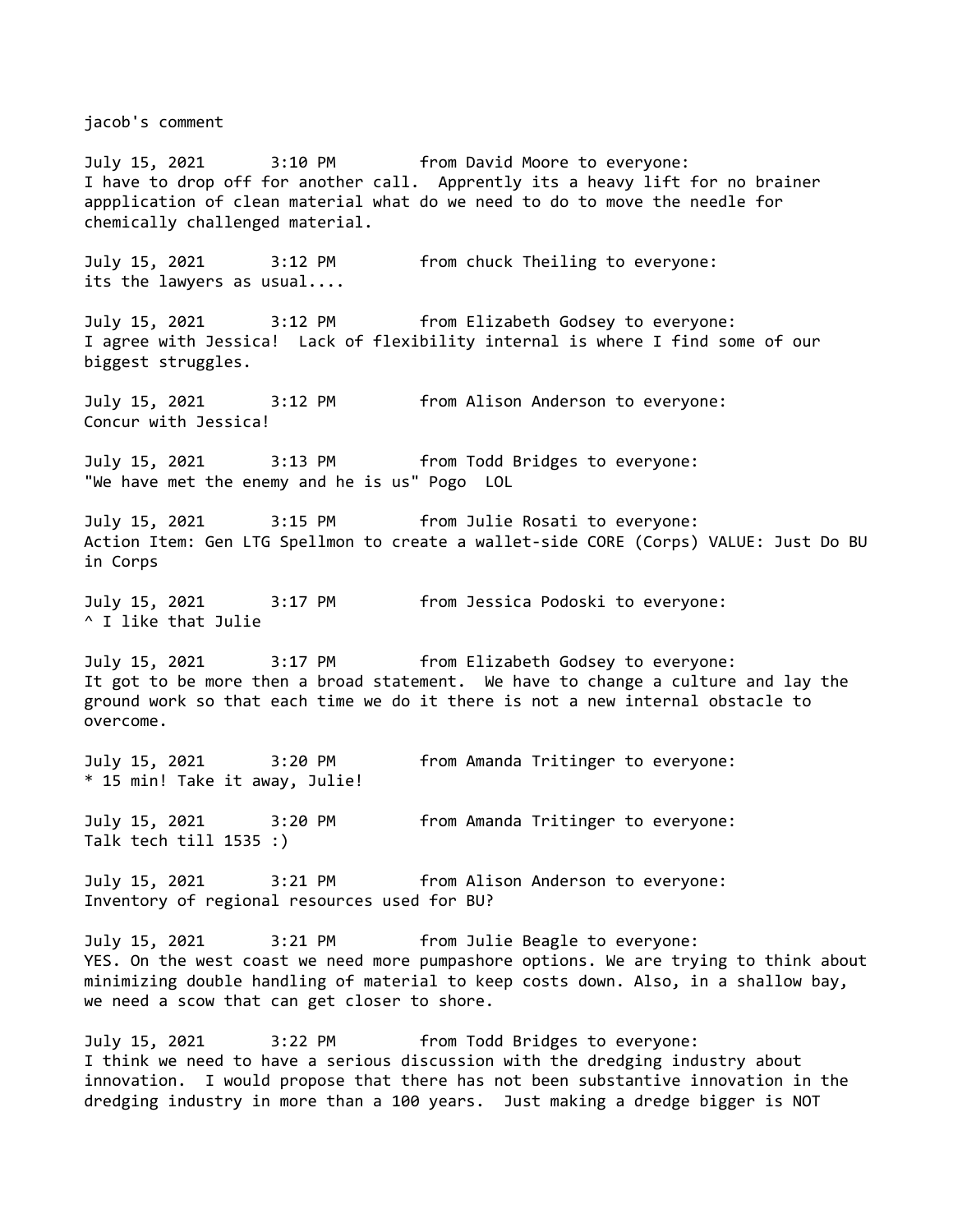innovation.

July 15, 2021 3:22 PM from chuck Theiling to everyone: St Paul District will be experimenting with agricultural land ammendments plowing/discing to loosen clay soil. lots of different types of plots will be studied.

July 15, 2021 3:23 PM from chuck Theiling to everyone: Also may experiment with sprinklers for thin layer placement or manure injection to reduce labor.

July 15, 2021 3:23 PM from Elizabeth Godsey to everyone: Agree. How do we share in the risks on these types of projects.

July 15, 2021 3:24 PM from Elizabeth Godsey to everyone: Agree tolerance and field fits are a good way to lower the risk and reduce the cost.

July 15, 2021 3:29 PM from Julie Beagle to everyone: an idea: just like there are the new EWN practice leads...is there a way to have BU superstars/very experienced folks that are available to help districts navigate challenges on particular projects to get more sucess stories?

July 15, 2021 3:29 PM from Todd Bridges to everyone: Next step: organize the out from this very productive discussion this week into a number of follow-up topics that could form the basis of future focused web-meetings and/or projects.

July 15, 2021 3:30 PM from Todd Bridges to everyone: \*output

July 15, 2021 3:31 PM from Elizabeth Godsey to everyone: Our BUG group in Mississippi are great with years of experience and lessons learned!

July 15, 2021 3:33 PM from Todd Bridges to everyone: On Bre's point, it would also be useful to get a roll-up of regional issues, topics, opportunities to the national view. There will be common and unique elements for collective awareness, planning and action.

July 15, 2021 3:33 PM from Elizabeth Godsey to everyone: An our Mobile Bay RSM working group made the difference!

July 15, 2021 3:34 PM from Elizabeth Godsey to everyone: Also Districts having a BU lead like Herb Bullock in Mobile is a must!

July 15, 2021 3:40 PM from Todd Bridges to everyone: We could really "kick start" the video library if Districts could send forward their best BU projects so fact sheets could be developed for them and for inclusion in a fact sheet library. Then we could start the Cecil B. DeMille BU series. :)

July 15, 2021 3:42 PM from Jacob Berkowitz to everyone: